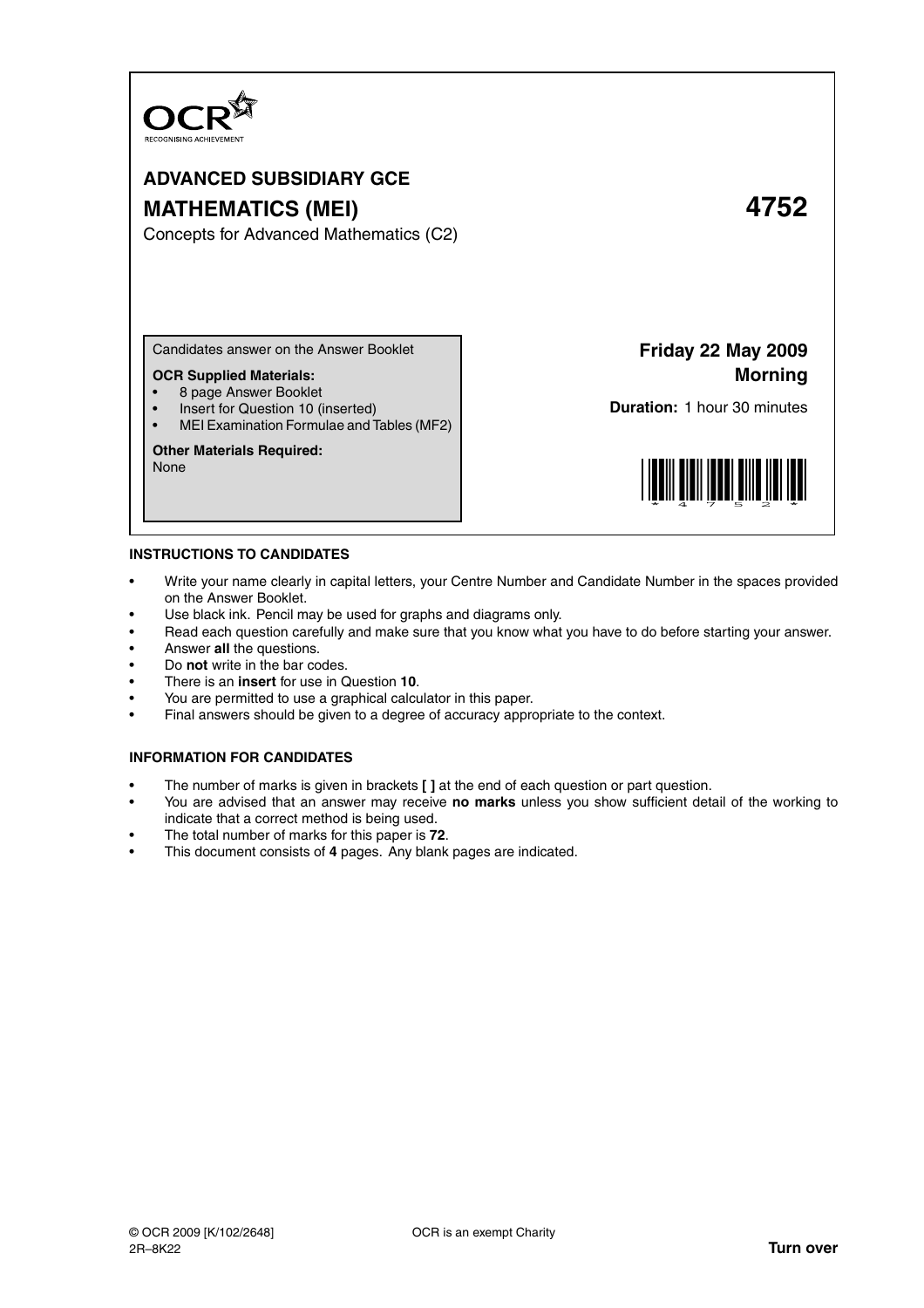# **Section A** (36 marks)

**2**

**1** Use an isosceles right-angled triangle to show that  $\cos 45^\circ = \frac{1}{6}$  $\sqrt{2}$ . **[2]**

2 Find 
$$
\int_{1}^{2} (12x^{5} + 5) dx
$$
. [4]

3 (i) Find 
$$
\sum_{k=3}^{8} (k^2 - 1)
$$
. [2]

- **(ii)** State whether the sequence with *k*th term  $k^2 1$  is convergent or divergent, giving a reason for your answer. **[1]**
- **4** A sector of a circle of radius 18.0 cm has arc length 43.2 cm.
	- **(i)** Find in radians the angle of the sector. **[2]**
	- **(ii)** Find this angle in degrees, giving your answer to the nearest degree. **[2]**
- **5** (i) On the same axes, sketch the graphs of  $y = \cos x$  and  $y = \cos 2x$  for values of *x* from 0 to  $2\pi$ . [3]
	- (ii) Describe the transformation which maps the graph of  $y = \cos x$  onto the graph of  $y = 3 \cos x$ . [2]
- **6** Use calculus to find the *x*-coordinates of the turning points of the curve  $y = x^3 6x^2 15x$ . Hence find the set of values of *x* for which  $x^3 - 6x^2 - 15x$  is an increasing function. **[5]**
- **7** Show that the equation  $4\cos^2\theta = 4 \sin\theta$  may be written in the form

$$
4\sin^2\theta - \sin\theta = 0.
$$

Hence solve the equation  $4\cos^2\theta = 4 - \sin\theta$  for  $0^\circ \le \theta \le 180^\circ$ . **[5]**

- **8** The gradient of a curve is  $3\sqrt{x}$  − 5. The curve passes through the point (4, 6). Find the equation of the curve. **[5]**
- **9** Simplify

(i) 
$$
10 - 3\log_a a
$$
, [1]

(ii) 
$$
\frac{\log_{10} a^5 + \log_{10} \sqrt{a}}{\log_{10} a}.
$$
 [2]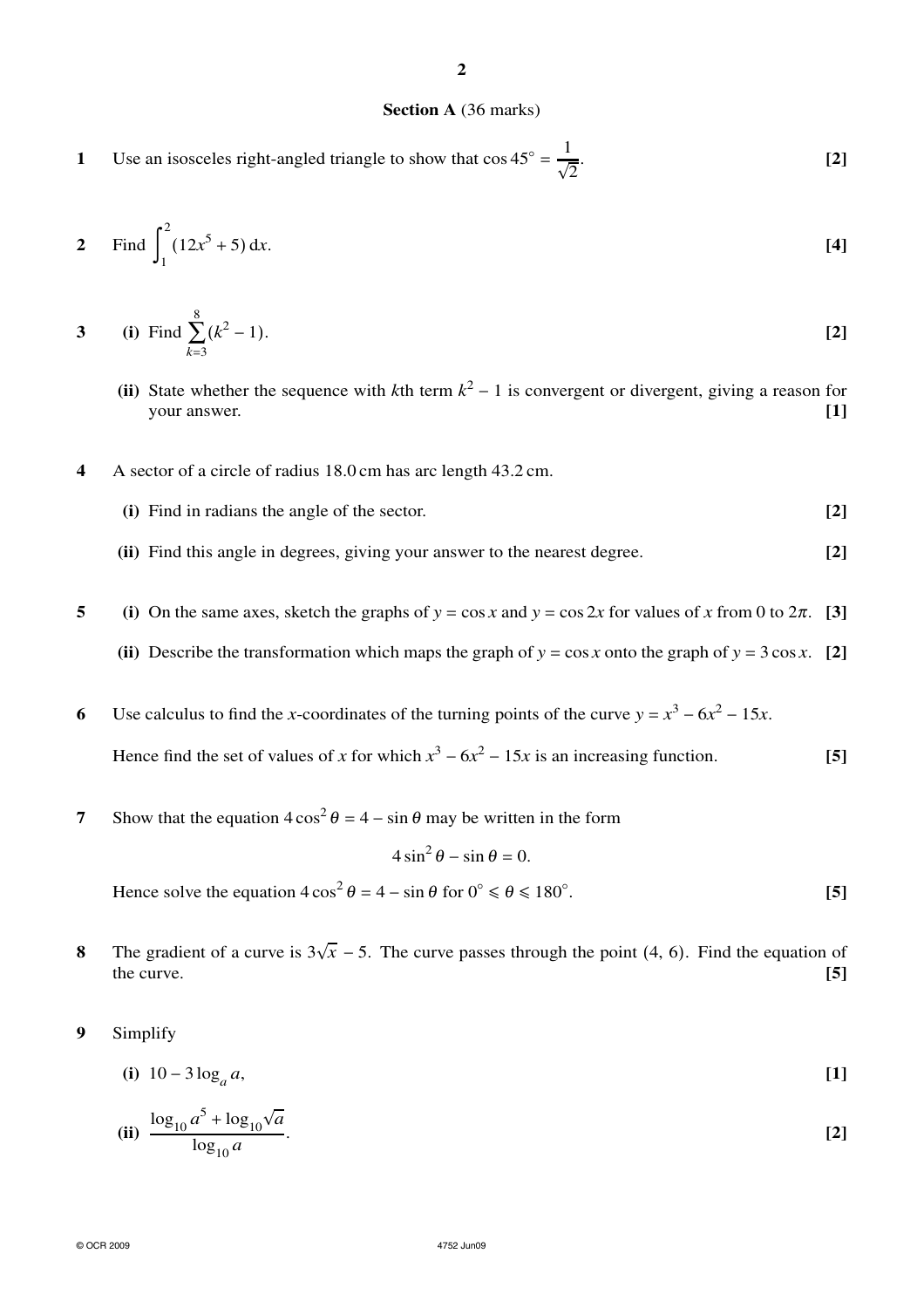## **Section B** (36 marks)

# **10 Answer part (i) of this question on the insert provided.**

Ash trees grow quickly for the first years of their life, then more slowly. This table shows the height of a tree at various ages.

| Age $(t$ years)          |  |  |  |
|--------------------------|--|--|--|
| Height $(h \, \text{m})$ |  |  |  |

The height, *h*m, of an ash tree when it is *t* years old may be modelled by an equation of the form

 $h = a \log_{10} t + b$ .

- (i) On the insert, complete the table and plot *h* against  $\log_{10} t$ , drawing by eye a line of best fit. [3]
- (ii) Use your graph to find an equation for *h* in terms of  $\log_{10} t$  for this model. [3]
- **(iii)** Find the height of the tree at age 100 years, as predicted by this model. **[1]**
- **(iv)** Find the age of the tree when it reaches a height of 29 m, according to this model. **[3]**
- **(v)** Comment on the suitability of the model when the tree is very young. **[2]**
- **11 (i)** In a 'Make Ten' quiz game, contestants get £10 for answering the first question correctly, then a further £20 for the second question, then a further £30 for the third, and so on, until they get a question wrong and are out of the game.
	- (*A*) Haroon answers six questions correctly. Show that he receives a total of £210. **[1]**
	- (*B*) State, in a simple form, a formula for the total amount received by a contestant who answers *n* questions correctly.

Hence find the value of *n* for a contestant who receives £10 350 from this game. **[4]**

- **(ii)** In a 'Double Your Money' quiz game, contestants get £5 for answering the first question correctly, then a further £10 for the second question, then a further £20 for the third, and so on doubling the amount for each question until they get a question wrong and are out of the game.
	- (*A*) Gary received £75 from the game. How many questions did he get right? **[1]**
	- (*B*) Bethan answered 9 questions correctly. How much did she receive from the game? **[2]**
	- (*C*) State a formula for the total amount received by a contestant who answers *n* questions correctly.

Hence find the value of *n* for a contestant in this game who receives £2 621 435. **[4]**

# **[Question 12 is printed overleaf.]**